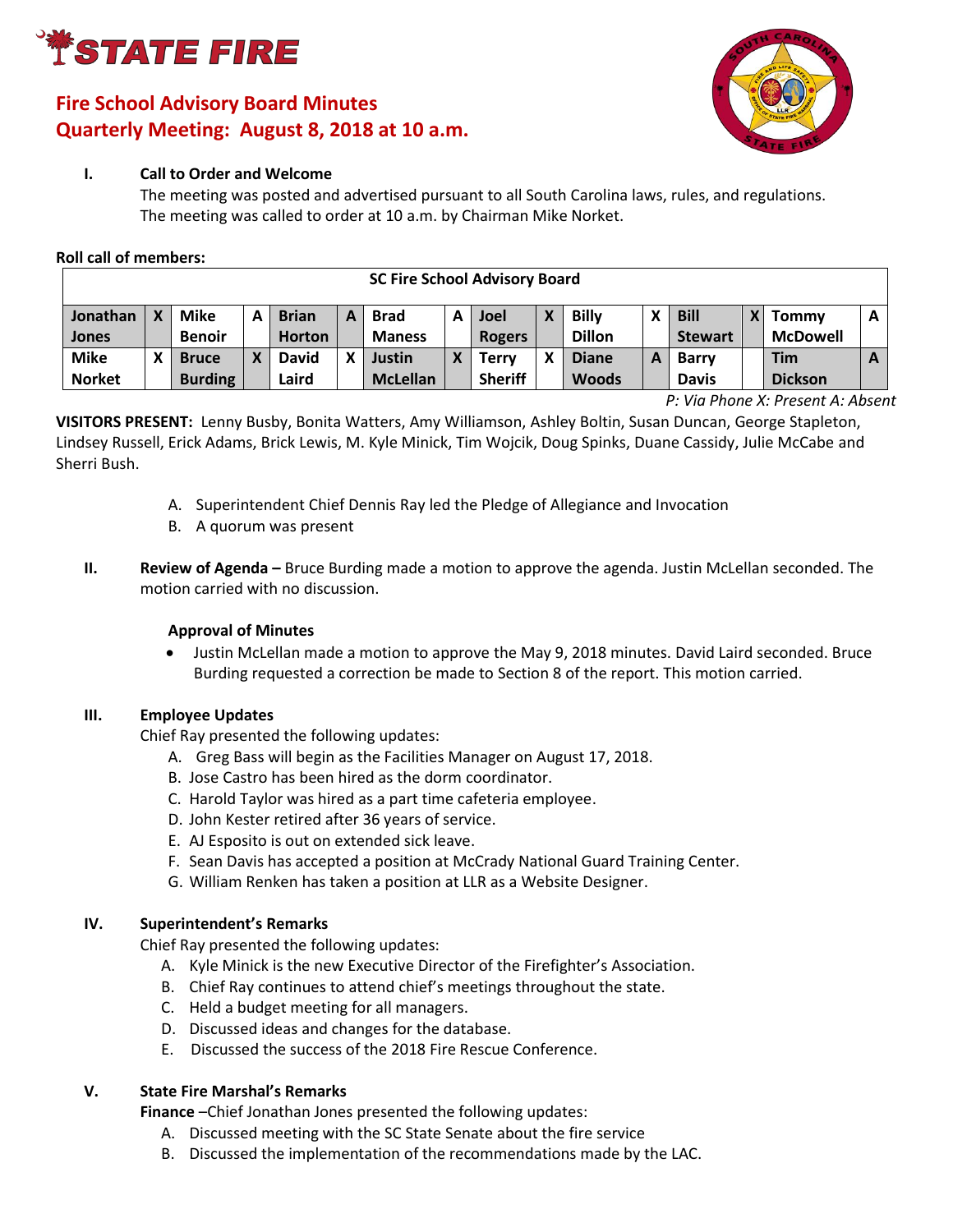- C. Gave a summary of the FY18 budget including revenue from registration, dorm, cafeteria and store expenditures and 1 percent money.
- D. Discussed the \$100,000 upgrade to the AV system in the Denny Auditorium.
- E. The funds to pay for the fire station renovation have been transferred to the Dept. of Administration. Renovations are scheduled to begin in the fall.
- F. Discussed big picture items for FY19 including redesign of the LLR website, preventative maintenance on apparatus, replacement of gear, prop repairs, installation of security cameras, replacing AV equipment in classrooms, etc.
- G. Briefly discussed the course cancelations and rescheduling.

# **VI. Sub-Committee Reports**

David Laird discussed the following for maintenance

- CPIP Projects: training tower, fire station and dorm renovations
- New computers were added to the classrooms
- Landscaping upgrades will continue when the weather is cooler.
- New signage has been installed throughout the site.
- New Maintenance Reporting System is operation and working well.

# **VII. Section Reports**

Curriculum and Instructional Design

Bonita Watters provided additional curriculum updates:

- The second pilot for 2133 Building Construction for Company Officers received positive feedback.
- The pilot for 2103 Fire Office III in Charleston is full.
- Clarified the purpose of the 4176 course.
- Lesson plans for the IOWs are being developed.
- The NFPA 1001 updates have been delayed.
- The HMO (Hazardous Materials Operations and HMA (Hazardous Materials Awareness) updates where changed to the new format on July 1, 2018. All changes will be made in October and will be official in November 2018.
- Driver Operator has to be updated by December 1, 2018. The updates will be sent to instructors.
- All of the classes in the leadership series have been updated.
- Incident Command is going to be divided into two individual courses.
- 3350 Water Rescue Operations is being rewritten to include 1006 and 1610. It will also address surface and flood and swift.
- The new Vehicle Extrication is currently at the operations level.
- A full time developer position is being added to the Curriculum Dept. This position will focus on online materials.
- We are transitioning from Moodle to Blackboard

### **Training**

Lenny Busby provided a training section update:

- Advised that the numbers listed in the report are an average. The regional coordinators are meeting face to face with training officers and regional coordinators in an effort to increase training numbers.
- Discussed increased competition for training.
- In contact with various industries for training in and out of state. Recently sent instructors out of state to teach.
- Received a \$20,000 HMP grant for HazMat Rescue equipment.
- State Fire has partnered with SLED on Active Shooter Training. We have three instructors who are able to teach this course.
- The Pot Ash 2 day training will be held on site again this year.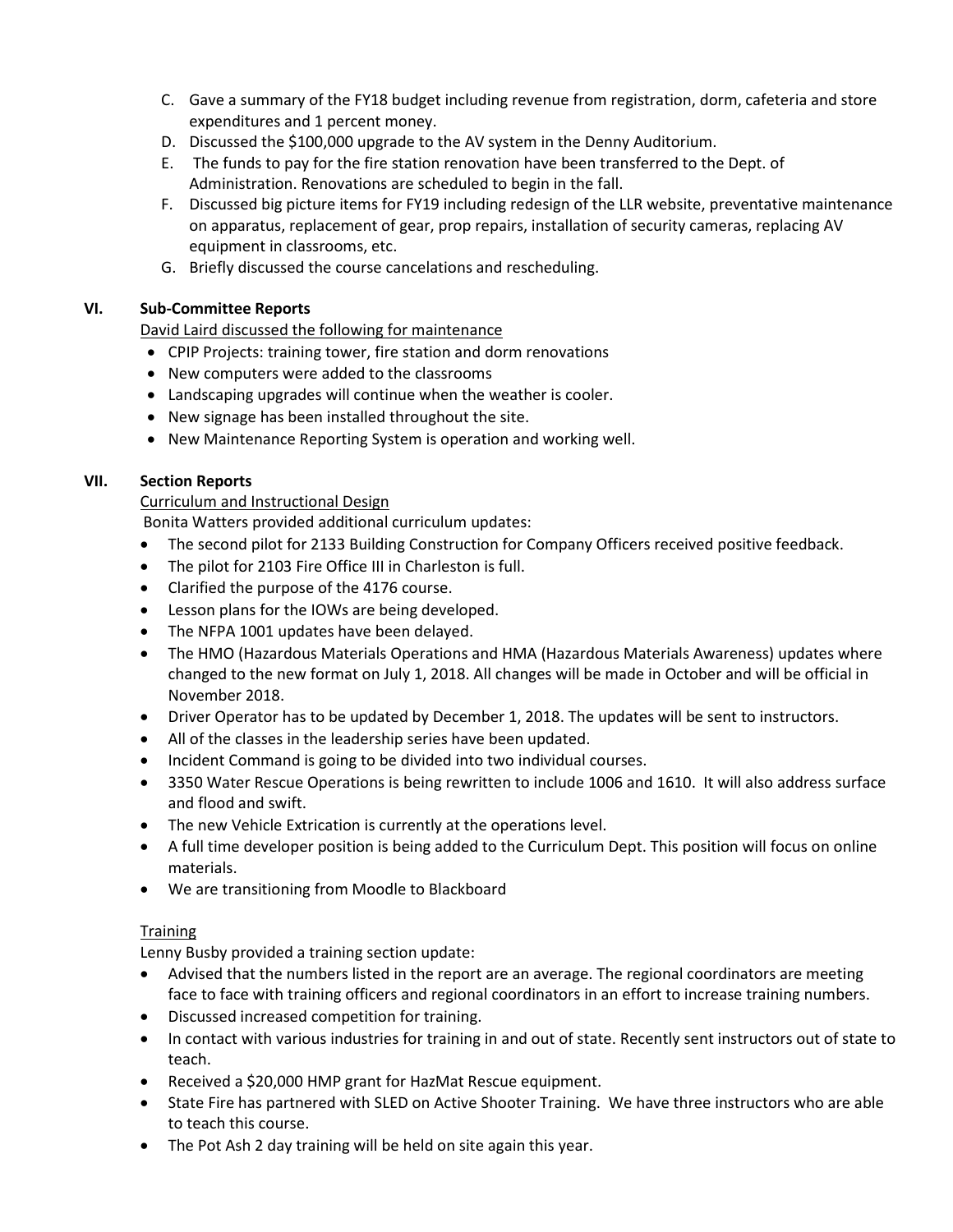- Briefly discussed trailer delivers for regional training.
- Briefly discussed regional meetings with fire departments.
- Briefly discussed requirements for being instructors.
- Billy Dillon discussed the issues his region is having getting attendance for the Active Shooter training. Requested an online awareness version for the fire service for this course. Lenny explained that it would be difficult to only teach one portion of the program. Possibility of a one day face to face awareness program.
- Advised against adding students to the recruit school once it has begun.

### EMS

Tim Wojcik provided a training update:

- Will be hiring 11 new part time EMS Instructors.
- The EMT class in Hartsville is ongoing.
- In talks with several departments to do some ACI EMT classes starting in the fall.
- Received budgeted funds this year for the first time.
- Requested some additional supplies for training.

Accreditation - Doug Spinks, Accreditation Manager

- The Class E Driver training has begun and is successful so far.
- Briefly discussed pass/fail rate for accreditation (see report).
- Fire Office III was awarded Pro-Board Accreditation.
- Chief Ray has received some feedback regarding study guides for IFSAC testing, currently assess cost.
- The \$20,000 NFA grant has been approved. Reviewing options to use funds other than for training.
- Assessing issues with the scanners and the possibility or obtaining new scanners.

### **VII. OLD BUSINESS**

Follow up pertaining to new policy was given by George Stapleton: Lockout Policy

- This policy was immediately successful. Have already received payment for some delinquent accounts. Retest Policy
- Discussed at length the retest policy for the recruit schools. Open enrollment and retest policy will be ready for approval at the November meeting.

### **VIII. NEW BUSINESS**

Regional Coordinators Policy

 The purpose of this policy is to provide framework in executing efficient and effective regional operations, with a primary focus on exception customer service.

Recruit School Policy

 The purpose of this document is to provide SCFA regional office staff a framework in coordinating and executing a regional recruit program. While designed to provide flexibility, its purpose is also intended to support and uphold decisions made by regional office staff.

State Fire Policy updates

- Chief Jones is working with LLR to place instructor updates to include downloads and all non HR related State Fire Policies on the LLR Intranet. These policies are in process of being revised.
- Chief Jones would like the Fire Advisory Committee by laws reformatted and approved and placed on the LLR intranet.
- In reference to the student that passed away in December in an industrial course, the OSHA investigation has been closed. Was deemed a medical event. No citation was issued.